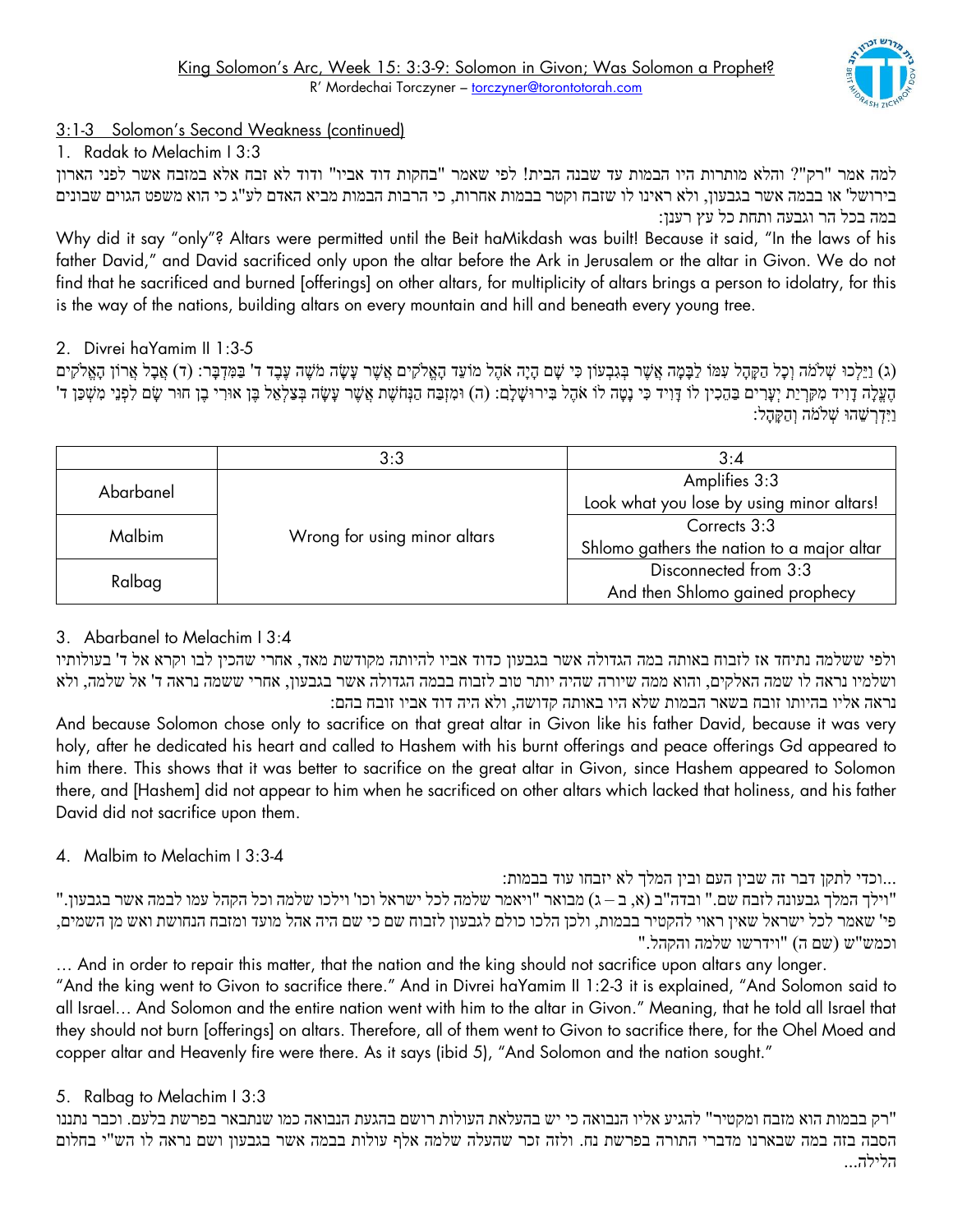"Only, upon altars he sacrificed and burned" to achieve prophecy, for bringing burnt offerings makes an impact in achieving prophecy, as explained in the portion of Bilam. And we have already given this reason in our explanation of Parshat Noach. Therefore it mentioned that Solomon brought 1000 burnt offerings on the altar in Givon, and there Gd appeared to him in a dream at night…

#### 3:4-9 Solomon's dream request

6. Abarbanel to Melachim I 3:4

...כדי להתבודד ולהכין לבו למעלת הנבואה, כי היו הזבחים מכין גדול לזה, כמו שהתבאר מהזבחים אשר עשה נח (בראשית ח' כ') בצאתו מן התיבה ומן העולות אשר צוה בלעם (במדבר כ"ג א') להעלות כדי שתגיע לו הנבואה.

In order to be alone and to prepare his heart for the level of prophecy, for sacrifices are a great preparation for this, as explained from the sacrifices of Noach when he left the boat, and the burnt offerings Bilam instructed to bring so that prophecy would come to him.

#### 7. Four experiences

| $1 > 3:5-14$  | A dream in which Solomon requests wisdom, and he receives that and more.                |
|---------------|-----------------------------------------------------------------------------------------|
| $2 > 6:11-13$ | Gd tells Solomon He will be with the Beit haMikdash. The word "dream" is not used.      |
| $3 > 9:1-9$   | Gd responds to Solomon's prayer after he builds the Beit haMikdash. Compared to 3:5-14. |
| $4 > 11:9-13$ | Gd promises punishment for Solomon's wrongdoings, after appearing to Solomon twice.     |

#### 8. Rambam, Moreh Nevuchim 2:45 (Friedlander tr.)

The second degree is this: A person feels as if something came upon him, and as if he had received a new power that encourages him to speak. He treats of science, or composes hymns, exhorts his fellow-men, discusses political and theological problems; all this he does while awake, and in the full possession of his senses. Such a person is said to speak by the holy spirit. David composed the Psalms, and Solomon the Book of Proverbs, Ecclesiastes, and the Song of Solomon by this spirit…

When David says, "The Gd of Israel spoke and said unto me, the rock of Israel" (2 Sam. xxiii. 3), he meant to say that Gd promised him happiness through a prophet, through Nathan or another prophet. The phrase must here be interpreted in the same manner as in the following passages, "And Gd said to her" (Gen. xxv. 26); "And Gd said unto Solomon, Because this hath been in thy heart, and thou hast not kept my covenant," etc. (1 Kings xi. 11). The latter passage undoubtedly contains a prophecy of Ahijah the Shilonite, or another prophet, who foretold Solomon that evil would befall him.

The passage, "Gd appeared to Solomon at Gibeon in a dream by night, and Gd said" (ibid. iii. 5), does not contain a real prophecy, such as is introduced by the words "The word of the Lord came to Abram in a vision, saying" (Gen. xv. 1) or, "And Gd said to Israel in the visions of the night" (ibid. xlvi. 2), or such as the prophecies of Isaiah and Jeremiah contain: in all these cases the prophets, though receiving the prophecy in a prophetic dream, are told that it is a prophecy, and that they have received prophetic inspiration. But in the case of Solomon, the account concludes, "And Solomon awoke, and behold it was a dream" (1 Kings iii. 15); and in the account of the second divine appearance, it is said, "And Gd appeared to Solomon a second time, as he appeared to him at Gibeon" (ibid. ix. 2); it was evidently a dream…

## 9. Rambam, Shemonah Perakim #7

ודע, כי כל נביא לא יתנבא אלא אחר שייקנו לו המעלות השכליות כולן, ורוב מעלות המידות והחזקות שבהן... ואין מתנאי הנביא שיהיו לו מעלות המידות כולן, עד שלא תחסרהו פחיתות כלל, שהרי שלמה - נביא, כעדות הכתוב: "בגבעון נראה ד' וכו'," ומצאנו לו בפרוש פחיתות מידות, והיא רוב התאוה, וזה בריבוי הנשים, וזו מפעולות תכונת רוב התאוה.

Know that a prophet will not prophesy until he acquires every intellectual level, and most of the levels of character, including the strongest of them…

It is not a requirement for a prophet to have all of the character traits, to the point where he has no deficiency at all, for Solomon was a prophet, as the text testifies, "In Givon, Gd appeared etc." And we find, explicitly, that he had deficient character – excessive desire, expressed in a multiplicity of wives, which is one of the deeds generated by the trait of excessive desire.